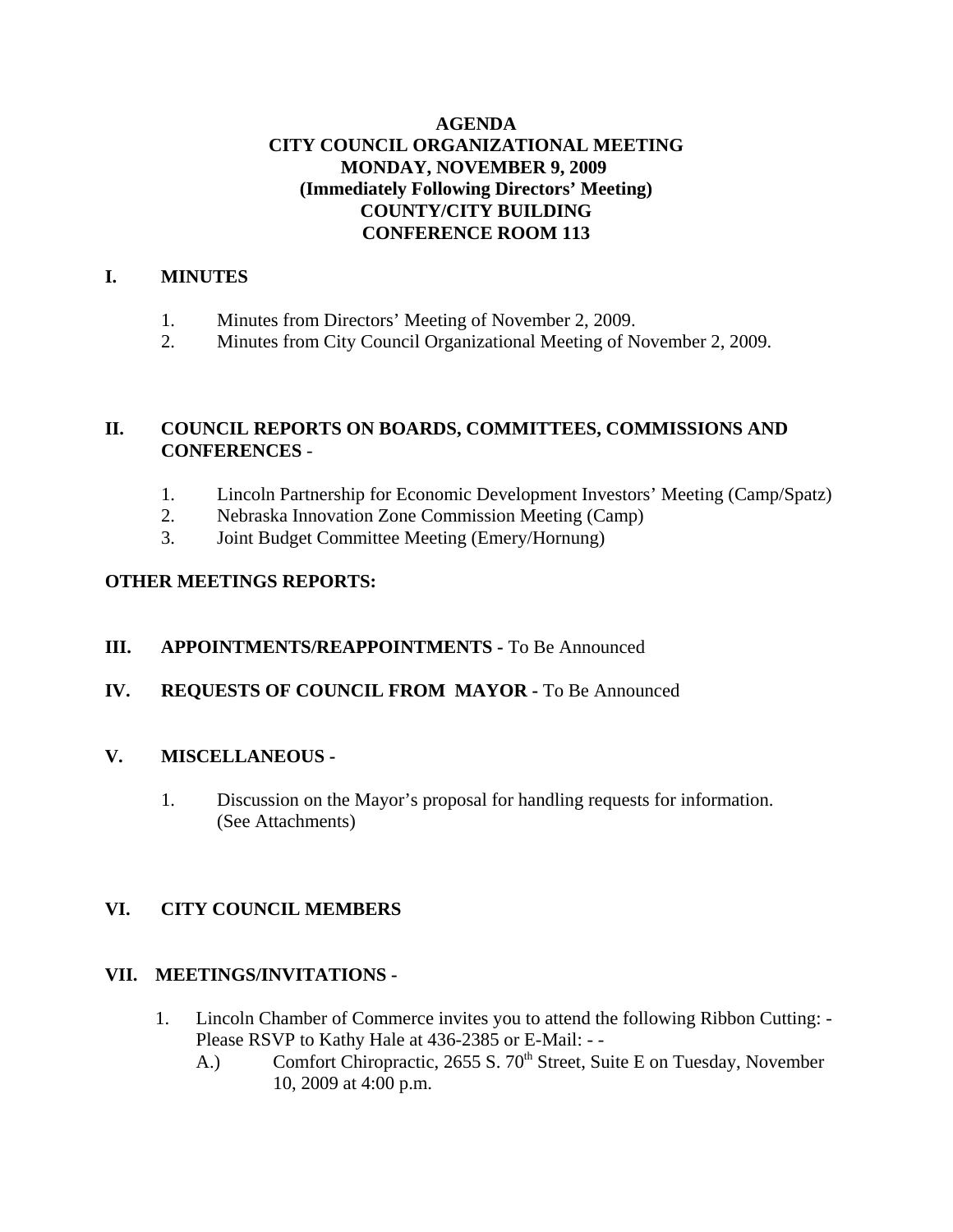- 2. 48ROCK Topping Out Celebration-Completion of Lincoln's First LEED Gold Certified Development project on Friday, November 6, 2009 at 2436 North 48<sup>th</sup> Street - 12:00 p.m. to 6:00 p.m., Open House - 2:00 p.m., Ribbon Cutting - (See Invitation)
- 3. Preservation Association of Lincoln Brown Bag Mayor Helen Boosalis: My Mother's Life in Politics - Speaker: Beth Boosalis Davis, Author on Tuesday, November 10, 2009 at Noon at the Museum of Nebraska History,  $15<sup>th</sup>$  & "P" Streets -(See Invitation)

#### **VIII. ADJOURNMENT**

ca110909/tjg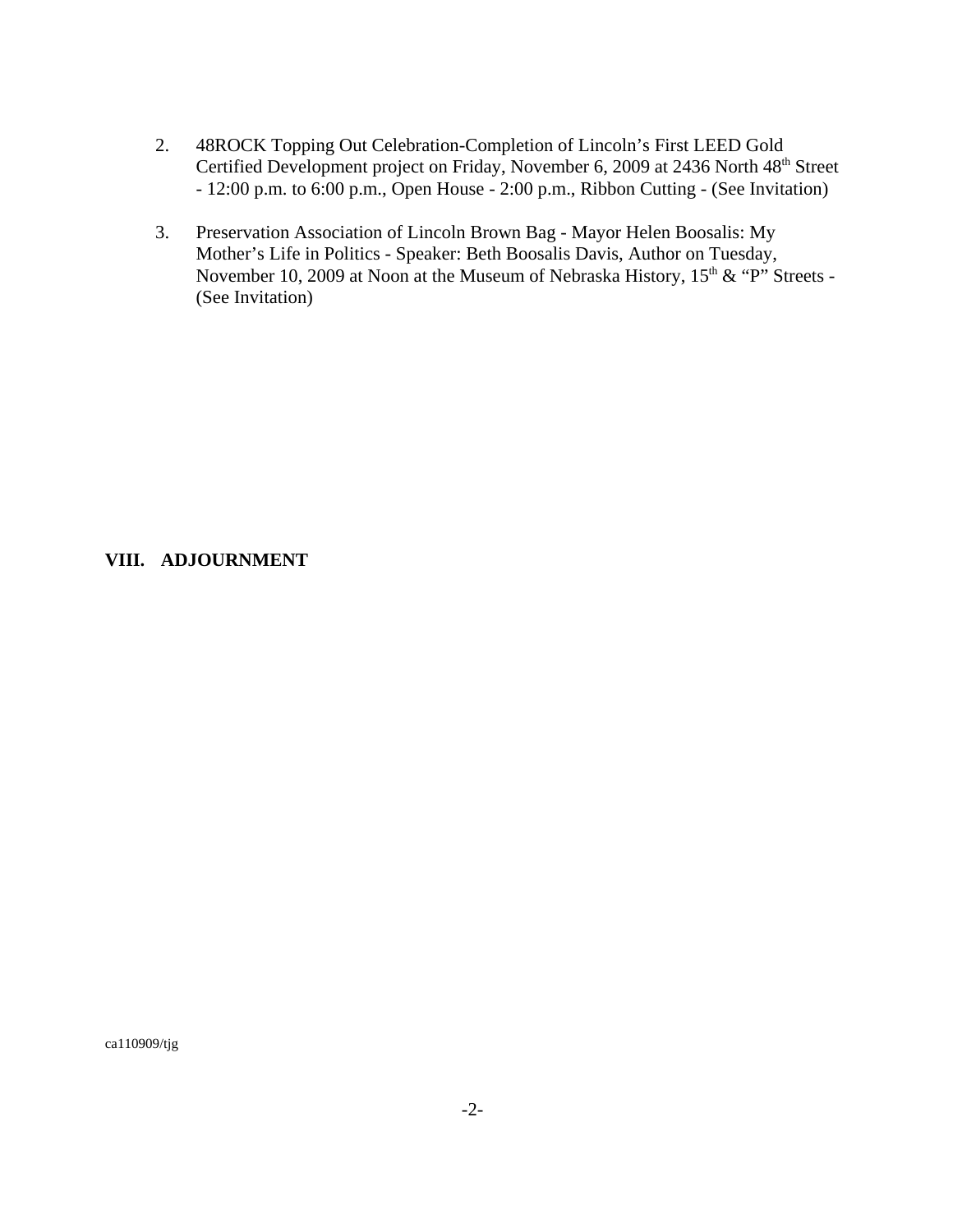# **Tammy J. Grammer**

| From:               | Jonathan A. Cook                                                                           |
|---------------------|--------------------------------------------------------------------------------------------|
| Sent:               | Wednesday, November 04, 2009 12:43 AM                                                      |
| To:                 | Doug Emery; Jon Camp; John Spatz; Jayne L. Snyder; Adam A. Hornung; Eugene W. Carroll      |
| Cc:                 | Rick D. Hoppe; Tammy J. Grammer                                                            |
| Subject:            | <b>Re: Information Requests</b>                                                            |
| <b>Attachments:</b> | Draft Language for Executive Order on Information Requests, 09-02-2009.doc;<br>ATT00001htm |

All,

This proposal does not say that responses will be copied to all council members. The mayor just said that on Monday. I think that replies from staff should be provided only to the council member requesting the information, unless that council members requests that it be provided to all council members. I'd like to discuss this on Monday.

#### Jonathan

(Tammy, this goes with our Organizational Meeting item for next Monday where will will discuss the Mayor's proposal for handling requests for information. Thanks.)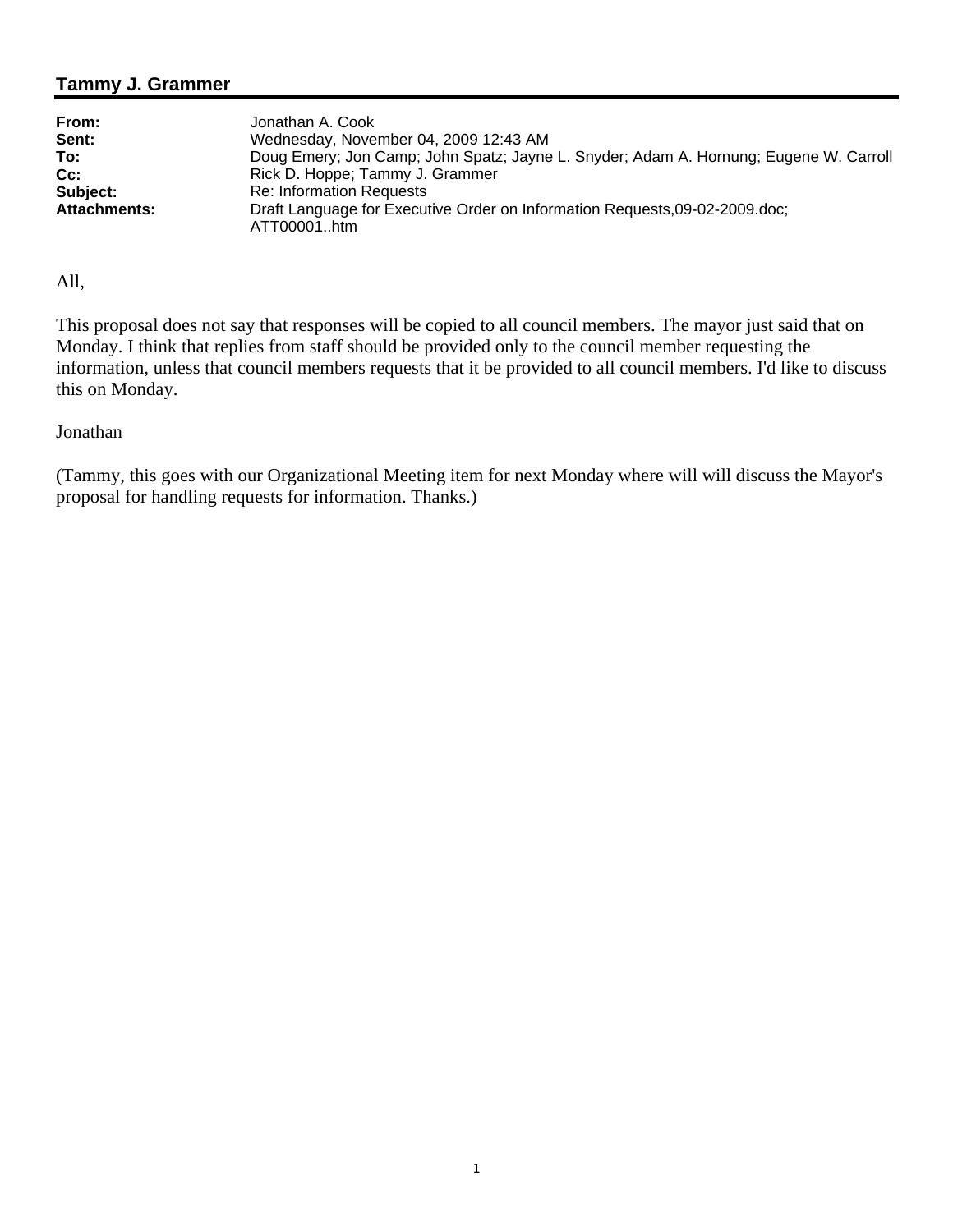#### On Oct 30, 2009, at 9:35 AM, Rick D. Hoppe wrote:

Council

In order to better serve the Council and ensure adequate and prompt response, the Mayor is drafting an EO so that Departments have the same understanding of how Council information requests should be handled. Since it involves the Administration's interactions with Council members, we would like to seek your advice and input on the attached. I hope we can discuss in more detail at this Monday's organizational meeting or the following week.

Thanks.

R.

CONFIDENTIALITY NOTICE: This e-mail message, including any attachments, is for the sole use of the intended recipient(s) and may contain confidential and privileged information. Any unauthorized review, use, disclosure or distribution is prohibited. If you are not the intended recipient, please contact the sender by reply e-mail and destroy all copies of the original message.

<sup>&</sup>lt;Draft Language for Executive Order on Information Requests,09-02-2009.doc>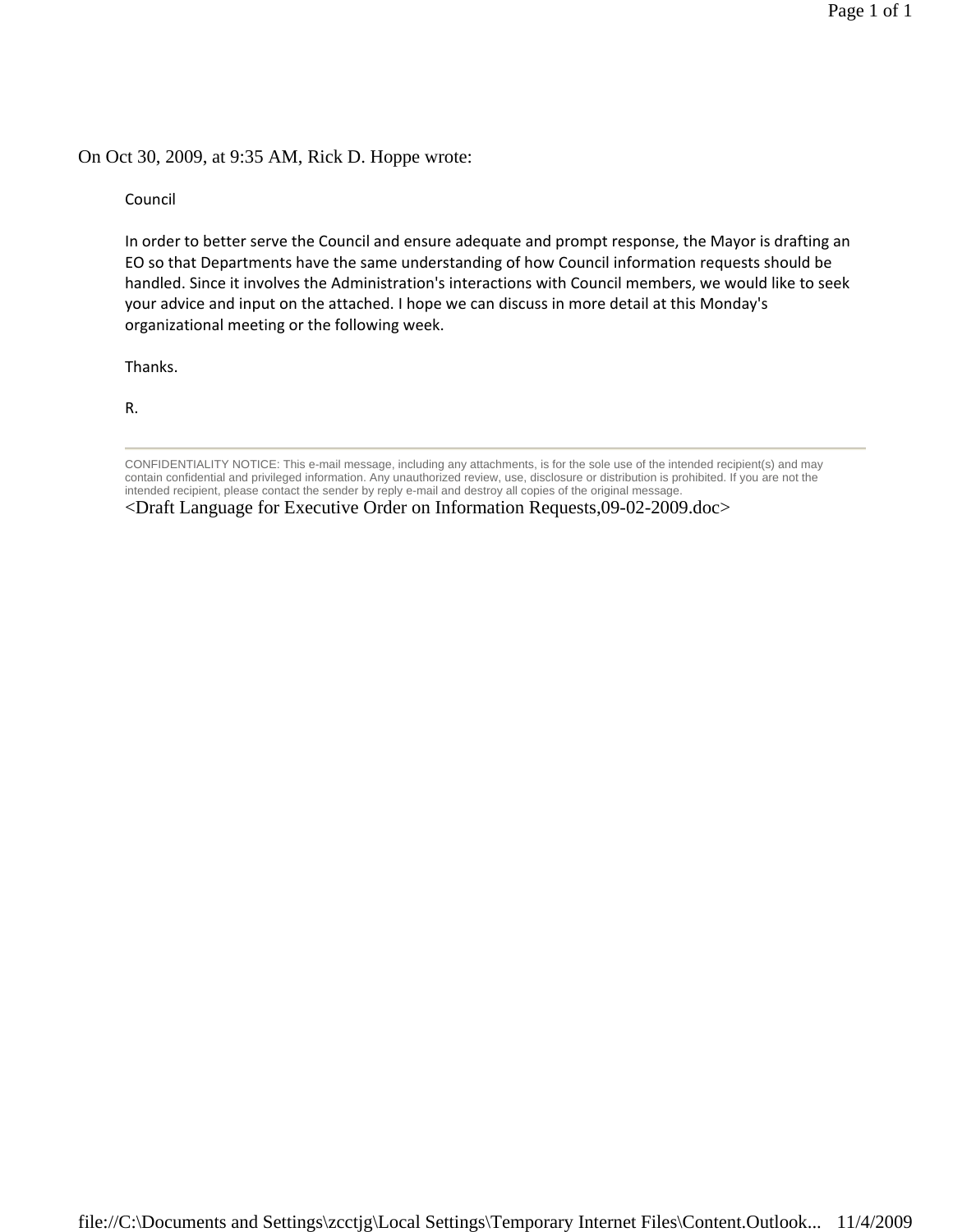### Draft Language for Executive Order on Information Requests from City Council

When responding to requests for information from the City Council, it is the policy of this administration to be as open and transparent as possible within the limitations of our resources and applicable law.

Information requests from City Council members to city staff come in many forms and to several levels of staff. For example, these requests may be made during open council meetings, through written requests (both via email and letter), during informal discussions, or when city staff and City Council members are meetings regarding city activities.

It is the policy of this administration to respond to every request for information from a City Council member in a timely manner. When a request for information is made, the city staff involved must immediately notify his or her department director of the request. The department director will immediately notify the Mayor's Office in writing, by outlining the information requested by the City Council member. Mayor's Office approval is not required in order for department directors to follow this policy. In order to avoid misunderstanding, city staff should ask that the request be in writing from the City Council member to clarify the scope of the request, the type of information being requested, and the time frame for responding to the request.

Information requests should normally be honored within the time frame of the request. There are exceptions to this general rule. If the information request requires the compilation of an extensive amount of information, requires the gathering of information which historically has not been kept in any form, requires significant cost and expense to reformat or make accessible, or would seriously disrupt the normal workflow in a city office, city staff is directed to determine this at the outset of responding to the request and consult with the department director. The department director will decide, in every case, whether the request should be responded to in the requested time frame, in whole or in part. If a decision is made that to respond in such a time frame would be in whole or in part unreasonable, or if the request violates applicable law, the department director is to then consult with the Mayor's office prior to notifying the requesting City Council member of a decision. After this consultation, the department director will notify the City Council member in writing of the decision about when and how the information requests is to be made available. Any decision not to comply with a request for information from a City Council member, as requested and when requested, should be made and communicated in writing within two days of the request, and such a written response to the City Council member shall include the reasons for denying or modifying the request.

No request for information from a City Council member should be denied if the City Council provides additional financial resources to expeditiously accomplish the purpose of sharing information, unless the request cannot be legally accommodated.

Department directors are responsible for confirming with the legal department if they are unsure as to whether there are legal constraints on providing requested information.

Department directors are encouraged to work directly and diligently with City Council members on the shaping and timing of information requests.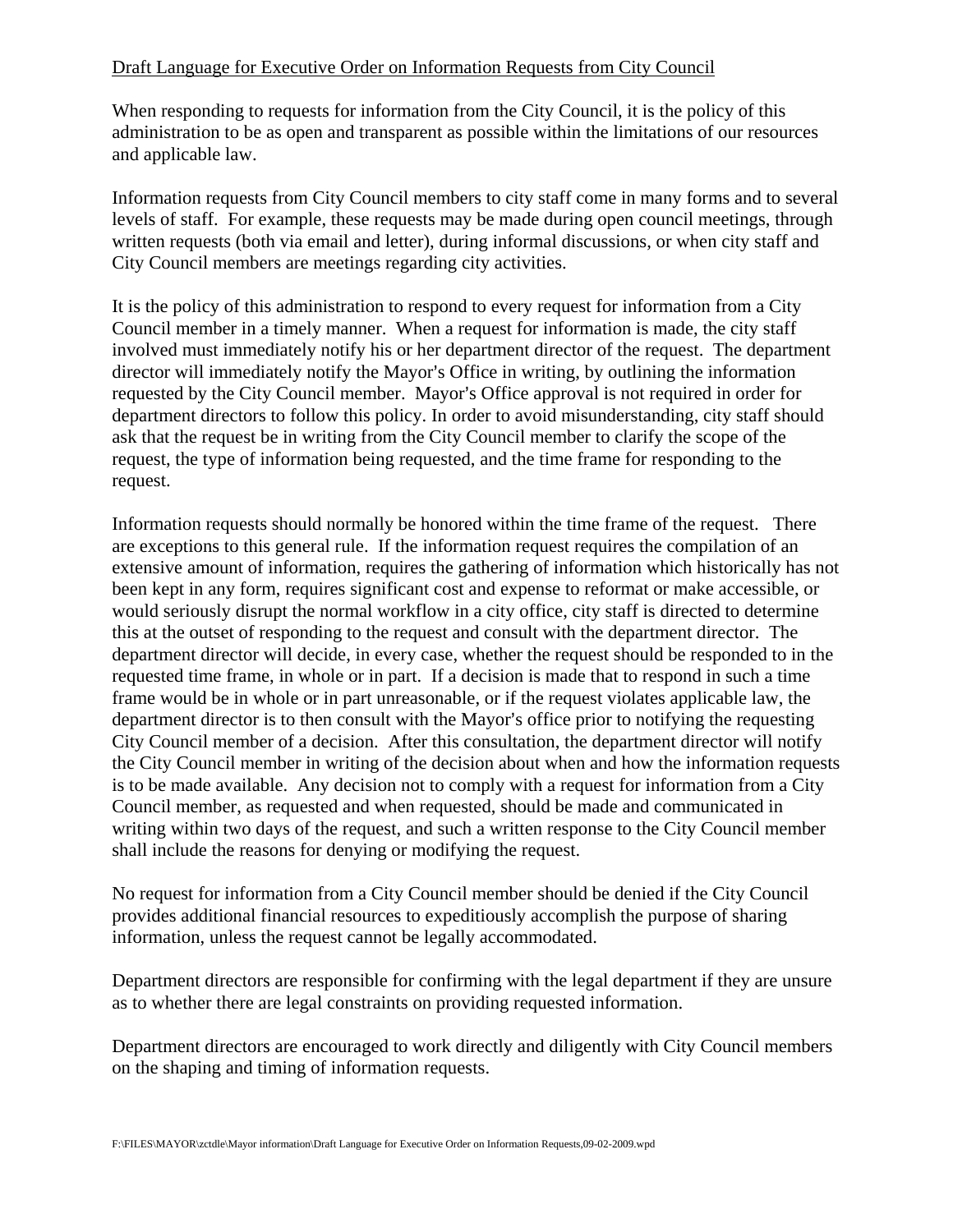### **MINUTES CITY COUNCIL ORGANIZATIONAL MEETING MONDAY, NOVEMBER 9, 2009**

| <b>Present:</b>        | Doug Emery, Chair             |
|------------------------|-------------------------------|
|                        | John Spatz, Vice Chair        |
|                        | Jayne Snyder                  |
|                        | Adam Hornung                  |
|                        | Jon Camp                      |
|                        | Gene Carroll                  |
|                        | Jonathan Cook                 |
| <b>Others Present:</b> | Rick Hoppe, Aide to the Mayor |
|                        | Rod Confer, City Attorney     |

Chair Emery called the meeting to order at 2:33 pm and announced the location of the Open Meetings Act.

## **I. MINUTES**

- 1. Minutes from Directors' Meeting of November 2, 2009.
- 2. Minutes from City Council Organizational Meeting of November 2, 2009.

With no corrections, additions, or deletions the above minutes approved by acclamation.

### **II. COUNCIL REPORTS ON BOARDS, COMMITTEES, COMMISSIONS AND CONFERENCES**

#### **1**. **Lincoln Partnership for Economic Development Investors' Meeting Camp/Spatz**

Spatz stated through the Regional Innovation Grant study twelve counties of southeast Nebraska are seen as one of the best in the nation for reasons including: good rail access; interstate location; diverse industries; business costs; low unemployment; young population; and good technology. Concerns include: low wages; regional innovation not being capitalized but Innovation Campus should help in this area. Overall very well compared to the rest of the nation.

## **2. Nebraska Innovation Zone Commission Meeting Camp**

The meeting was cancelled.

## **3. Joint Budget Committee Meeting Emery/Hornung**

Emery stated they discussed funds distribution, which will be presented to the City Council and County Board. Looking at possibly funding specific areas, with clear goals, tangible targets, being results oriented. Mostly not a problem, but some agencies may not fit into the categories and will be dropped at the end of this two year cycle. Trying to insert into preventative programs.

Hornung added it's prioritization, and not having program duplications. If two similar programs identify a great area need possibly they could figure out their own niche. Need good understanding of what we expect out of organizations providing services for our community.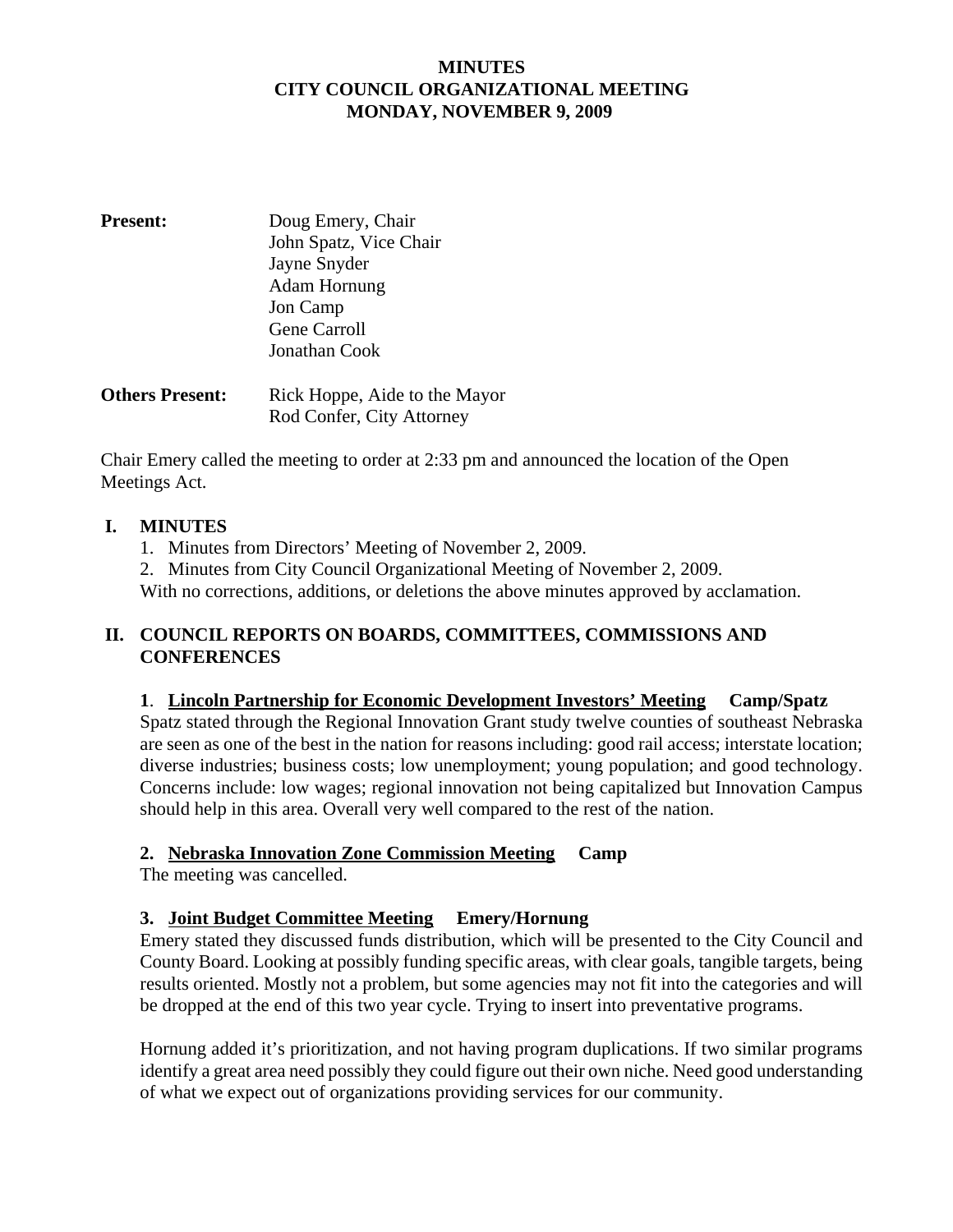#### **OTHER MEETINGS REPORTS:**

### **III. APPOINTMENTS/REAPPOINTMENTS**

None

#### **IV. REQUESTS OF COUNCIL FROM MAYOR**

Hoppe stated the continuing quest is for a more performance and outcome based organization. Have met on data/information needed. Close to a set valuable, to be used in December meetings. Departments will give indicator data to know what we do well, not as well, and what it means in terms of prioritizing programs.

Some data indicators come from departments where it is subjective and requires community input. Such as, how many people watch Channel 5, learning from CIC? Items on neighborhood quality of life need citizen data. Will meet with the Public Policy Center, taking suggestions to fashion into a potential survey. Hoppe distributed data gathered by Chandler, Arizona. (Filed in Office) Numerous cities try to measure effectiveness with citizens.

In the past the Public Policy Center has worked on policy questions, but this is a performance measurement, a scientific survey devoted to how well we're doing, not what we should be doing. This data will be transferred to the City Council regarding what policy should we pursue. And what is the data, or what are the citizens telling us on what they think we do well, or not do well in.

Camp asked about cost, recalling part of the budget being deleted. Hoppe replied they want a scientific survey under \$30,000. Did budget for the public process/the facilitator-meetings, some policy work, and a Citizens Satisfaction Survey. If the Policy Center cannot get a grant will not do. On the Citizens Satisfaction Survey want to spend less than \$40,000. Camp asked if the \$40,000 could be used to pay half a year's salary for a City Council researcher? Hoppe stated the City decides but unsure it would be better than insuring decision makers have needed data to determine if we perform as we should.

Snyder spoke highly of departments involved in gathering evidence and data. She added Council receives emails/phone calls but those are not representative of what is seen when looking at evidence based question data. Staff worked hard in revamping and restating some of the indicators.

## **V. MISCELLANEOUS**

#### **1**. **Discussion on the Mayor's Proposal for Handling Information Requests**

Cook commented the Mayor stated if a request made to City staff the reply would go to all Council Members. Somewhat uncomfortable as we interact with staff continually. It should be more discretionary on sending to all, plus do not want to read feedback to all Members questions. Spatz agreed, adding probably most requests are phone questions. Are we to ask departments to formalize this request type? Hoppe replied the Mayor's office does not hear these, nor wants to. Emery thought that applied to a formal RFI but sometimes it's just as easy to call and get information. But if you're not having that kind of Director response then put in the RFI process.

Camp questioned if all director inquiries go to the Mayor's Office? He's talked to directors, and they will not talk without speaking to the Mayor's Office. Hoppe stated this is not happening to the degree you may think. Think you felt some directors needed the Mayor's Office permission to talk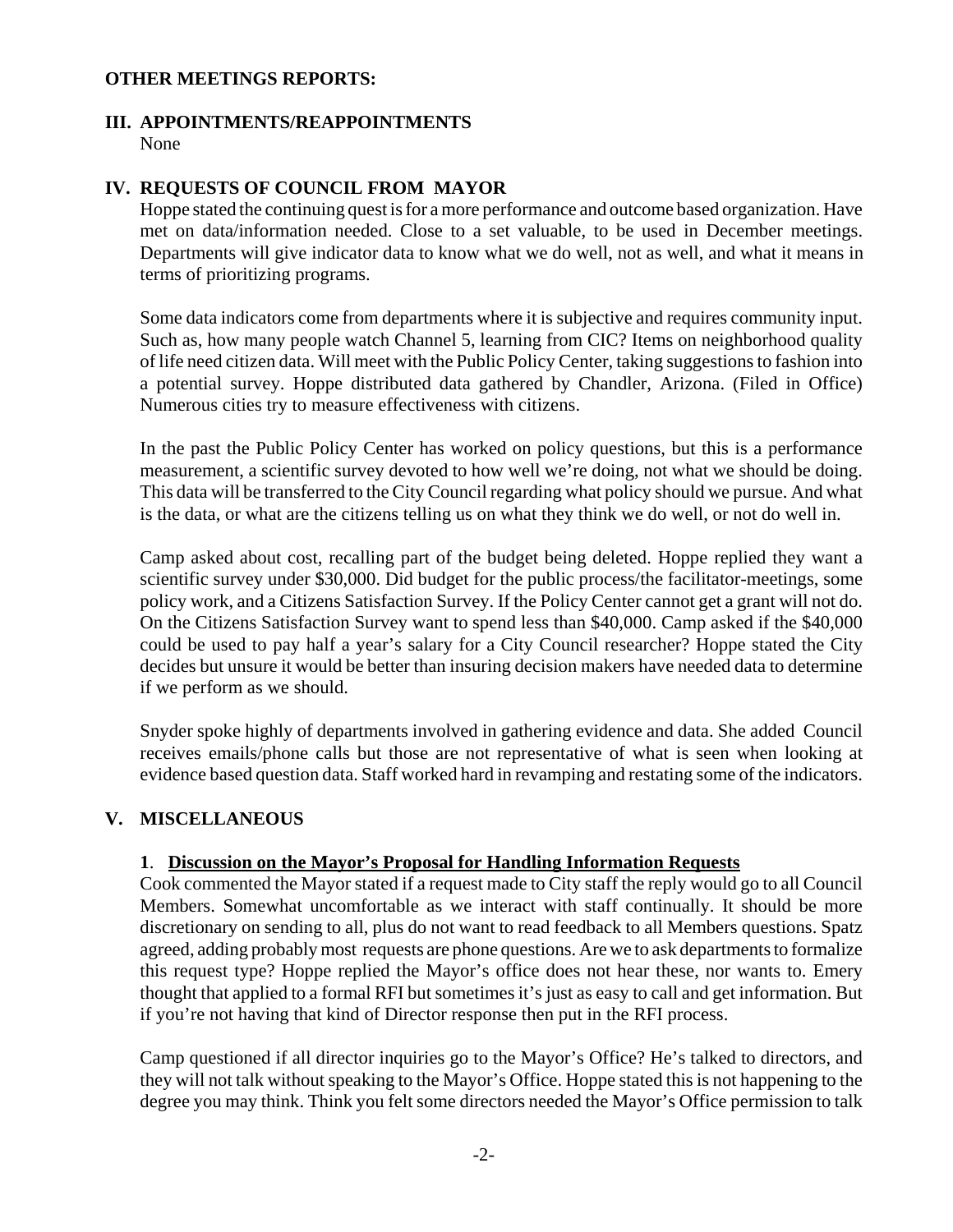with you. If there was a misunderstanding between directors and a Council Member we want to be clear as to their responsibilities and obligations. Never said to notify the Mayor's Office and ask permission to answer questions. Some directors Councilman Camp talked to did feel the need to talk to the Mayor's Office in light of the request scope. But, if a phone call to a director results in an answer, great. No need that colleagues or the Mayor's Office needs to know. If you request several project data pages which may take time, think appropriate to ask, or notify, the Mayor's Office so they have an idea of how their time is allocated.

Camp stated he remembered Owen meeting with a couple Council Members and this arose and she responded it was the Mayor's Office policy. Maybe it's changed. Hoppe commented that's why this policy clearly states, and is written, to say they specifically do not have to ask.

Cook stated to avoid misunderstanding the City staff should request in writing that Council clarify the request scope, but not for a telephone call. Hoppe said if it needs to be clarified would do, this wasn't for Council to write down phone conversations. Cook commented if a phone call and expect an easy answer, that's everyday business. If requesting in writing, email, would be copied to the Mayor's Office. The issue is when the reply is sent it goes to the one Councilman, not to the Council as a whole, unless he/she wants to share as a whole.

Emery would like to see the response go to the Council Chair and he/she decides whether to disseminate to everyone. If there is trouble getting information from a Director those requests should go to the Chair with the Chair dealing with the Mayor's Office to expedite or clear up any potential issues. Would trust the Chair to decide what would be of value to everyone.

Cook added any Council Member can issue an RFI, and the copy which comes back goes on the Director's Agenda, with a copy to everyone. Staff assigns an RFI number. Do differentiate from those and Council emails not of particular interest to the rest of the Council.

Hornung thought this couldn't be made more complicated. For a call to a director, or staff, do they report to the Mayor? Hoppe replied if a small information request the Mayor's office discourages. If a policy question, or significant work, the Mayor's Office would like to hear. Emery commented anyone who hears that they have to go to the Mayor's Office before answering, call the Council Chair. Hoppe agreed. Emery added the Chair intercedes making sure it is not an issue. Hornung asked if simply asking a question should we assume it goes to the Mayor? Cook added any contact with staff the Council assumes the Mayor should be aware, except the Law Department. Law works for us and when questioned the City Attorney should not be obligated to report? Confer replied he works for the City, advises the Council and Mayor. Interpreted as the Mayor is entitled to know what Council asks of the City Attorney. Hornung asked if a two way street, the City Attorney would tell Council if the Mayor is considering an ordinance?

Cook said it's not what his obligations are to the rest of the City, it's whether it's an obligation to inform the Mayor's Office, saying which Council Member called on what. Hoppe added it has to be asked as opposed to point of information. Hornung asked if the other Council Members won't receive? Cook commented if Members make phone calls, or small emails, does not get copied. If a RFI process, is copied to the Chair, and through the process. Carroll stated if it's work product that produced for the staff, then it doesn't matter if there's a question and a quick response. But, if a work product is produced do think Members should receive. Hornung thought some may be try to conceal, or operate, under some level of being anonymous for a short while. Spatz stated his